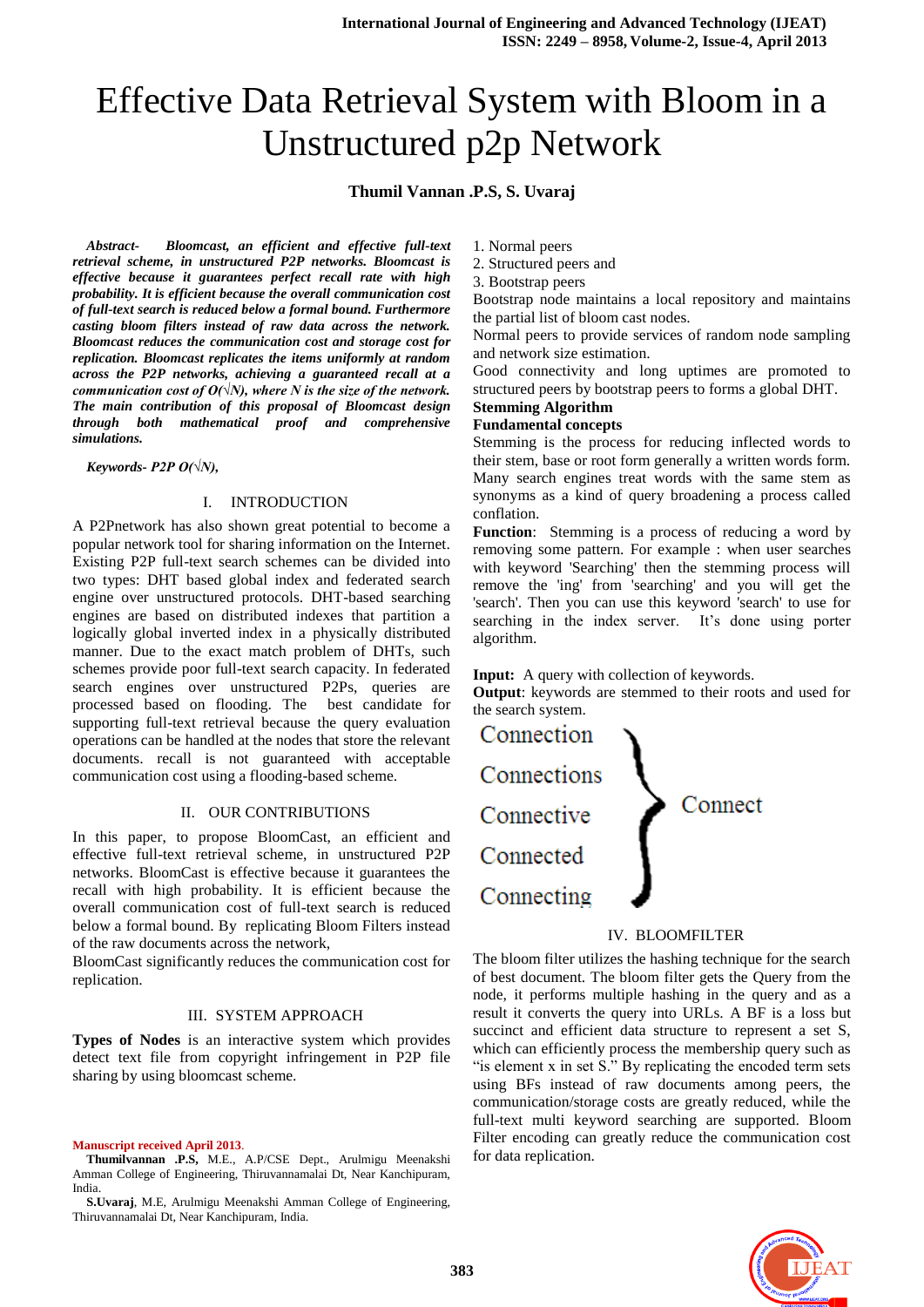

Fig. 1. Bloom Filter

Efficient probabilistic data structure that is used to test whether an element is a member of a set.

- \* False positive retrieval results are possible.
- $\bullet$  False negative are not.

#### V. CAST BLOOM FILTER

#### Algorithm:

- **Require:** *EstimatedNetworkSize* = *N* is achieved
- 1: for all documents in local collection do
- create an empty bit vector with  $m$  bits for document  $x$ ,  $2:$  $BF_r$ :
- $3.$ for all terms in a document do
- insert term t into  $BF_x$  by setting the  $h_i(t)$ th bits of  $4:$  $BF_x$  to 1, where  $\{h_j(\cdot), 1 \leq j \leq k\}$  is the set of hash functions used by  $BF_x$ ;
- end for  $5:$
- 6: end for
- 7: sample an optimal number of  $r = c\sqrt{N} \cdot \frac{S_q}{S_d}$  random peers in the network by the lightweight DHT;
- 8: replicate  $BF_x$  together with  $url_x$ , the URL of document  $x$ , to the set of randomly sampled nodes;
- 9: return

## VI. BLOOMCAST

In Unstructured P2P networks, BloomCast is an effective and efficient full text retrieval scheme. By leveraging a hybrid P2P protocol, Bloom Cast replicates the items uniformly at random across the P2P networks. BloomCast hybridizes a lightweight DHT with an unstructured P2P overlay to support random node sampling and network size estimation.

## VII. QUERY EVALUATION OF BLOOMCAST

## Algorithm:

1:  $R \leftarrow \emptyset$ :

- 2: for all BFs replicated in this peer do
- $BooleanContainerTag \leftarrow True;$  $3:$

4: for all terms in 
$$
Q
$$
 do

$$
\text{5:} \qquad \text{if } \exists(j)(1 \leq j \leq k) \\ s.t. \\ BF_x[h_j(t)] = 0 \text{ then}
$$

- $ContainerTag \leftarrow False;$ 6:
- end if  $7:$
- 
- end for  $8:$
- if  $ContainerFlag = True$  then  $9:$
- $R \leftarrow R \cup \{url_x\};$  $10:$
- end if  $11:$
- $12:$  end for
- 13: return  $R$ .

## **Distribute Bf among the Nodes**

Once the data are converted into the URL's, the url's are distributed to all other nodes. Once the node the request for the particular data in the network, the nodes will check the for the data or Urls related to the requested data. Once search has been finished, the best results will display to the user.



Fig. 2. Dataflow Diagram

## IX. RANKING PROCESS

The Ranking of data, so that the new users may able to find the exact data when they search/surfing. Using the chord algorithm, the peer node will do forward and backward search and as a result each document is provided with the rank and hence according to the rank given, the best document is identified by the server and it is given to the user efficiently.

## **Retrieval of Data**

After ranking the documents, the user can choose the required data that they wanted. By using the Bloom Filter Concept, an effective and efficient data retrieval process is achieved in the Unstructured P2P Networks.

## X. CONCLUSION

A Bloomcast, an efficient and effective full-text retrieval scheme, in unstructured P2P networks. Bloomcast is effective because it guarantees the recall with high probability. It is efficient because the overall communication cost of full text search is reduced below a formal bound. Bloomcast reduces the communication cost for replication. All such limitations can be overcome by using this application. This provides enhanced security.

## **Aim:**

The main sources of this project efficient and effective full text retrieval over unstructured p2p networks. Our goal is reduces the network size, communication cost and storage cost.